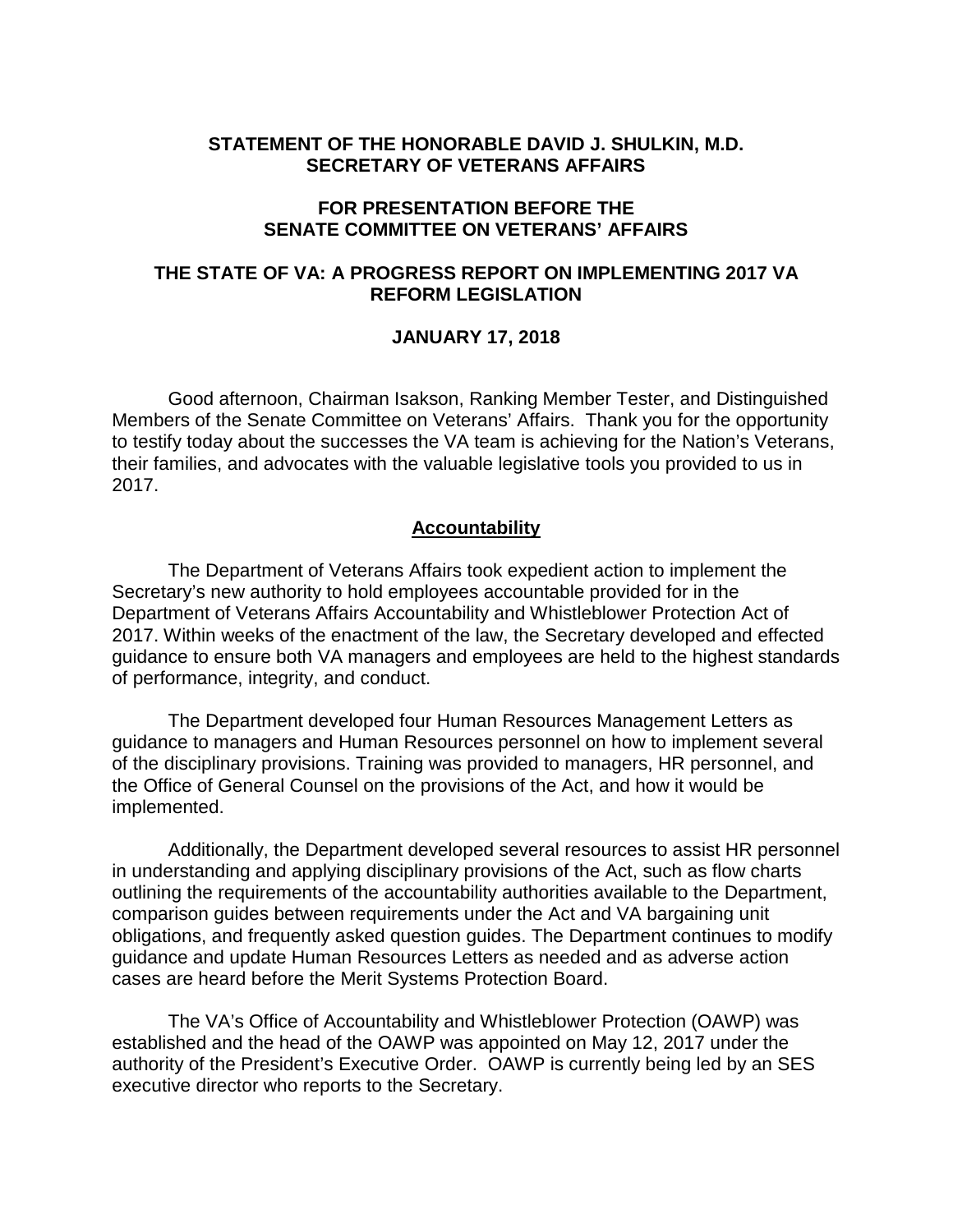The executive director provides clarification and advice related to accountability, whistleblower disclosures and retaliation issues to the Secretary and other leadership throughout VA. OAWP sends a senior team to raise awareness of accountability and whistleblower issues to executive leadership councils and other leadership meetings at VA facilities across the country.

On June 12, 2017, OAWP began receiving whistleblower disclosures from employees into the Central Whistleblower Office authorized under The Patient Protection Act of 2016 (PL 114-223). After enactment of the Department of Veteran Affairs Accountability and Whistleblower Protection Act of 2017 (PL 115-41), the OAWP enhanced its whistleblower capabilities, developing a new Whistleblower Disclosure Form (VA Form 10177) to streamline the process and integrate disclosure intake into the Office's new Triage Division. OAWP developed a triage, tracking, and referral process to ensure all disclosures are managed and resolved centrally. When appropriate, OAWP engages with the Office of Special Counsel (OSC) and the Office of Inspector General to refer disclosures and accept referrals for action. As of January 8, 2018 OAWP has received and validated 1,029 disclosures since June 2017.

OAWP is protecting whistleblowers by utilizing its authority to place a temporary hold on personnel actions in cases where whistleblower retaliation is alleged or a disclosure is unresolved. Working with the OSC, OAWP ensures that the ability to seek corrective action is preserved. As of January 8, 2018 OAWP has held 72 actions.

On December 14, 2017, OAWP began discussions with the Department's Executive Secretary to begin providing oversight of OSC's referred disclosures. OAWP is working on value-added processes and procedures to ensure all OSC disclosures are investigated and resolved appropriately. OAWP is also working closely with OSC to ensure whistleblower retaliation cases are investigated and employees are protected.

OAWP is evaluating methods, procedures, and information technology solutions for the systematic recording, tracking, reviewing, and confirming implementation of recommendations from audits and investigations carried out by the Office of Inspector General, Medical Inspector, Special Counsel, and the Comptroller General of the United States. Also being evaluated are the technological requirements for analyzing data produced by OAWP and the Office of Inspector General's telephone hotlines and whistleblower disclosures in order to identify trends and reports to the Secretary.

Since establishment, OAWP has been receiving, reviewing, and investigating allegations of misconduct brought against senior executives; employees in a confidential, policy-determining or policy-advocating position; and supervisors; when the allegation involves whistleblower retaliation. As of January 8, 2018 OAWP has completed 77 investigations involving 149 persons of interest. OAWP's current inventory is 139 investigations involving 228 persons of interest.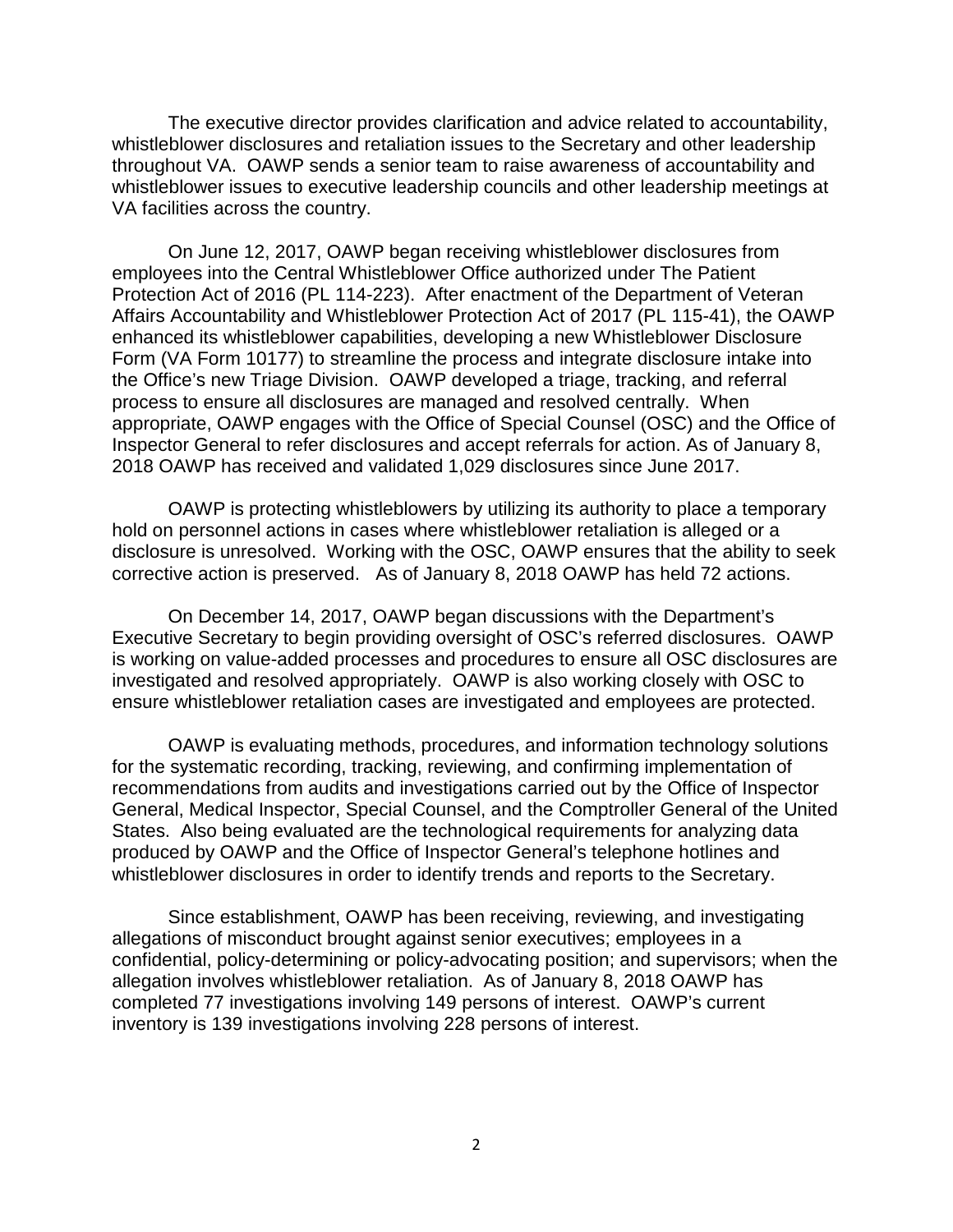#### **Appeals Reform**

The Veterans Appeals Improvement and Modernization Act of 2017, enacted on August 23, 2017, is the most significant statutory change in decades affecting VA claims in the appeals process. It provided much needed reform for Veterans, and VA is committed to the law's full implementation.

VA developed an implementation plan, which was collaboratively prepared by the Board of Veterans' Appeals (Board) and the Veterans Benefits Administration (VBA) with input from other components of VA involved in the implementation of the Veterans Appeals Improvement and Modernization Act. VA initiated this plan immediately after the law's enactment, and fully expects to implement the new claims and appeals process by February 2019. VA is utilizing the 18-month period to promulgate regulations, establish procedures, hire and train personnel, implement information technology system changes, conduct outreach in order to train stakeholders on implementation of the new law, and gather data for trends analyses and metrics reporting. Due to the magnitude and scope of the statutory changes, VA is using a governance structure to oversee and document appeals modernization implementation and using dedicated project management experts to institute key project management tools and deliverables. To track implementation progress, the plan includes timelines, interim goals and milestones, risk mitigation strategies, reporting requirements, and deadlines that were established to ensure timely execution.

VA has also undertaken enterprise-wide efforts to modernize the appeals process through improvements in technology. As part of this effort, information technology funds were used to develop and optimize paperless functionality in VA appeals processing. With Fiscal Year (FY) 2017 IT funding, VA began a multi-phase process of enhancing appeals functionality in the paperless environment. Initial key appeals-specific functionality in the paperless environment will focus on seamless integration of systems, and key accountability and work efficiency features. Digital Service at the VA (DSVA) launched Reader at the Board in November 2017, is working with the Board to launch enhanced appeals on Vets.gov appeals by March of 2018, and will begin testing Caseflow at the Board in the second quarter of 2018 with subsequent BVA-related enhancements and additional user groups.

The Board is currently on pace to produce over 81,000 decisions during FY 2018 which would represent a historic level of production. In FY 2018, the Board will also gain efficiencies by issuing a new decision template in February 2018, exploring new case review techniques throughout the spring and summer of 2018 and allowing delivery of decisions in close proximity to a Veteran's hearing beginning in February 2018. The Board will begin to train all staff on the new appeals process in April 2018, and outreach training with Veterans Service Organizations in the summer of 2018.

The Veterans Appeals Improvement and Modernization Act will also permit VA to test assumptions in the implementation of a new claims appeals system. Accordingly, VA has decided to carry out a pilot program during the implementation period, the Rapid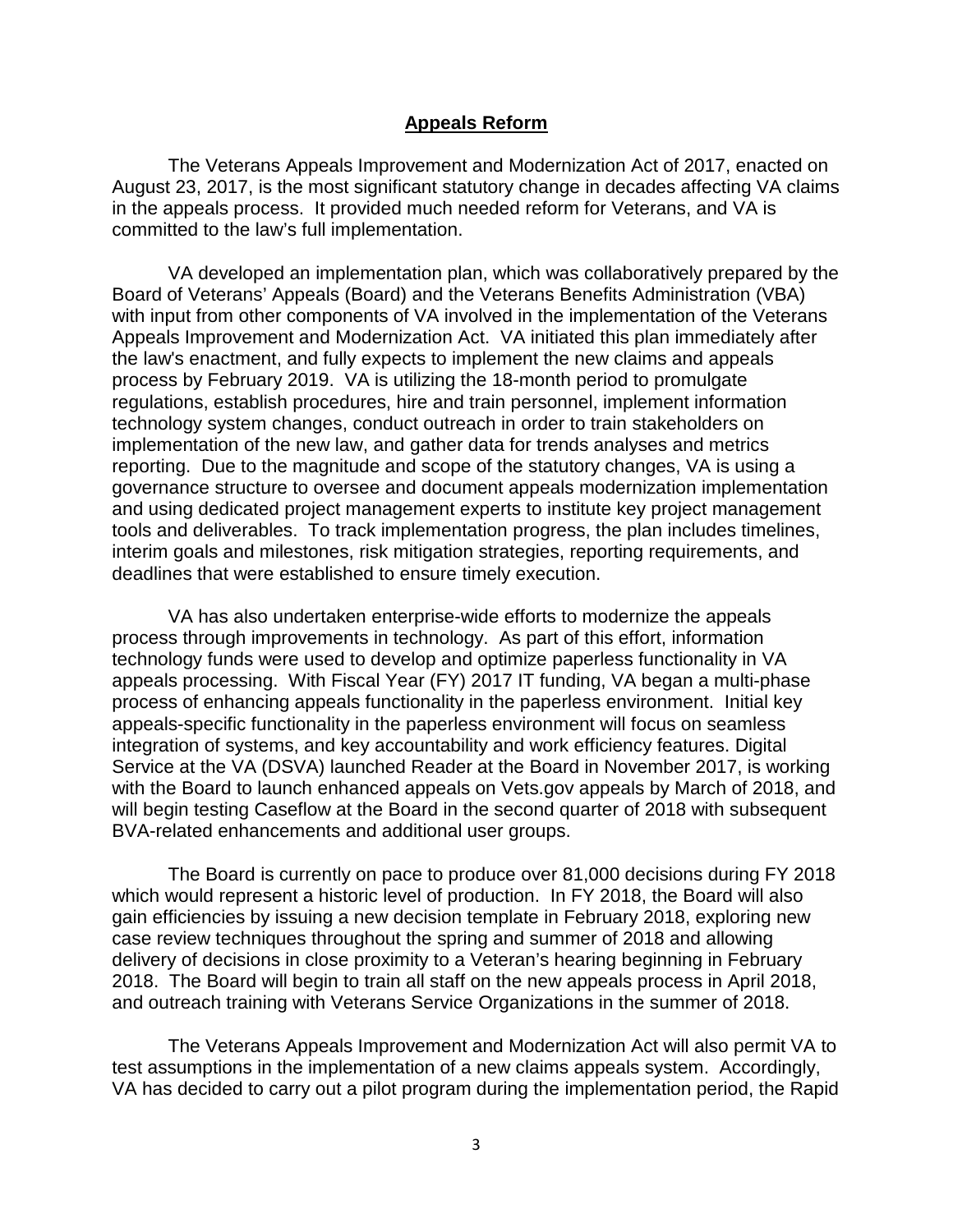Appeals Modernization Program (RAMP). The program, which was launched on November 1, 2017, allows eligible participants with pending disability compensation appeals in VBA the voluntary option to have their decisions reviewed in the higher-level or supplemental claim review lanes outlined in the new law. RAMP provides Veterans early access to the benefits of the new system, while also allowing VA to better position itself for full implementation in February 2019. Since disability compensation-related appeals account for the vast majority of all pending appeals, the program allows most Veterans with pending compensation benefit appeals to participate.

VA will use the data collected during RAMP to create a capacity model based upon actual data. During this program, VA will gather data and conduct trends analyses on aspects of Veterans' behavior, to include their decision to opt - in to the new system, employee productivity, processing timeliness, and inventory measures. VA will use that data to assist in developing future resource requirements as part of the annual budget process. VA intends to update the model when actual data can be used to replace projected data, when assumptions are shown to be no longer accurate, or based on any change in resources resulting from annual budget appropriations.

With RAMP, VA has already made great strides toward implementing the new process; for instance, DSVA was able to support VA to design the Caseflow Intake application as a solution for managing Veterans' elections to participate in the RAMP process using agile development technology. In addition, after garnering input from Veterans Service Organizations, VA deployed and is in the process of refining a more detailed decision notice for compensation appeals, as well as the RAMP election notice. Furthermore, with the implementation of RAMP, VA is documenting enhancements to VBMS that allow higher-level adjudicators to capture duty to assist error data.

### **Forever GI Bill**

VA has taken significant steps in the five months since the Colmery Act was enacted to implement thirteen provisions that were effective immediately, so that Veterans and beneficiaries could take advantage of their expanded benefits. In early November, VA notified nearly 8,000 beneficiaries that they may be potentially eligible for restoration of entitlement under a Special Application provision. To date (as of January 5, 2018), VA has received and processed close to 600 applications and restored over 3,500 months of entitlement to students, granting them the opportunity to continue to pursue their academic and education goals. VA is sending an explanatory letter and choice of election form to almost 3,200 individuals who lost their eligibility to the Reserve Educational Assistance Program (REAP), but now, because of the Colmery Act, can elect to have their qualifying active duty service periods credited towards establishing eligibility under the Post-9/11 GI Bill Program.

The most notable and recognized change to the GI Bill benefit by the Colmery Act is the removal of the 15-year time limitation for Veterans who transitioned out of the military after January 1, 2013, and eligible dependents, to use their Post-9/11 GI Bill benefits. As of December 20, 2017, all newly issued GI Bill Certificates of Eligibility and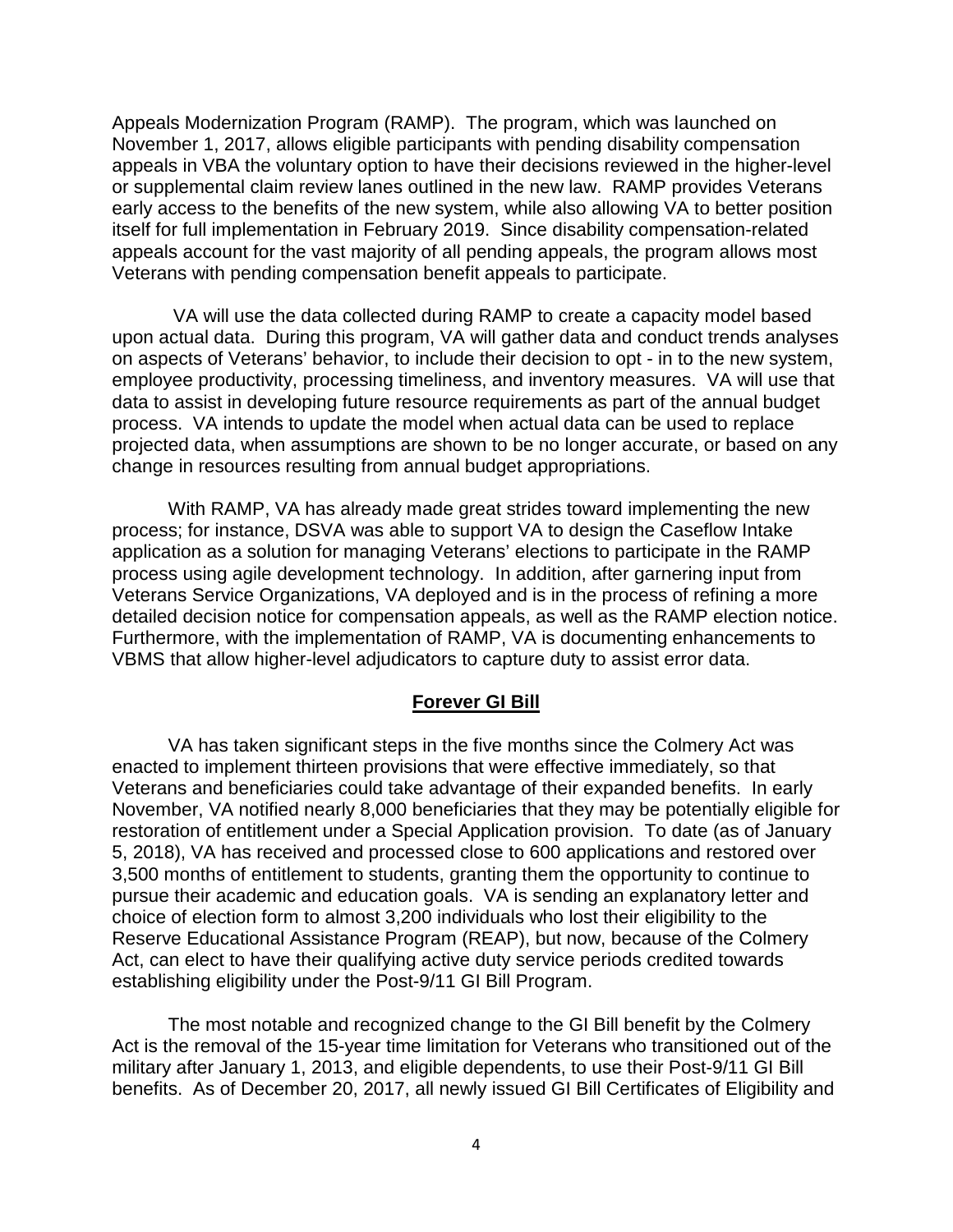manually processed award letters are updated to notify eligible beneficiaries that they no longer have an expiration date to use their GI Bill benefit. By the end of January 2018, VA will have sent an email notification to over half a million Post-9/11 GI Bill beneficiaries informing them that they can now use their remaining entitlement when the time is right for them and their families.

An extensive outreach and promotional campaign is well underway to ensure that all Veterans and beneficiaries are aware of the Colmery Act's enhancements to the GI Bill. VA's Facebook posts on the Colmery Act including those related to the permanent authorization of the work-study allowance have reached almost half a million individuals, a Twitter Town Hall received 173,000 views and 1,800 engagements, and VA has sent multiple mass emails to over 1 million recipients to amplify its communications platform for the Colmery Act. During the December 12, 2017, Forever GI Bill hearing by the House Committee on Veterans' Affairs, Subcommittee on Economic Opportunity, VA live-tweeted pertinent information to be transparent and share news in real time. In late November 2017, VBA's Deputy Under Secretary for Economic Opportunity conducted interviews with 23 radio and TV stations reaching an audience of over 3.5 million. Additionally, VA has briefed stakeholders ranging from School Certifying Officials to Veterans Service Organizations to encourage their involvement and support in getting the word out about the Forever GI Bill.

VA is working closely with State Approving Agencies (SAAs) on changes that impact them because of the Colmery Act and has notified SAAs that they may now authorize independent study programs at certain educational institutions, like career and technical education schools. SAAs and VA are collaborating to redesign compliance reviews for oversight purposes, and VA has allocated increased SAA funding for FY 2018.

VA will deliver by March 1, 2018 to Congress an implementation plan outlining IT system improvements to maximize the automation of educational claims processing, and VA's Digital Services team has partnered with Education Service to collect priority enrollment information from schools for display on the GI Bill Comparison Tool.

A few provisions of the Colmery Act already aligned with policies and procedures in effect. Examples include codification of the VetSuccess on Campus program, allowing Veterans participating in the Vocational Rehabilitation and Employment program to extend eligibility if called to active duty in certain cases, and providing School Certifying Officials additional flexibility when a course start date does not align with that of an academic term.

A great deal of work remains to be done with 18 provisions slated to go in effect on August 1, 2018, including sections 107 and 501. These sections change the way VA pays monthly housing stipends by aligning payment to the location where students physically attend the majority of their classes and removing the exemption to the Department of Defense's one percent reduction to housing allowance. While VA's Office of Information and Technology has committed to implementing an IT solution for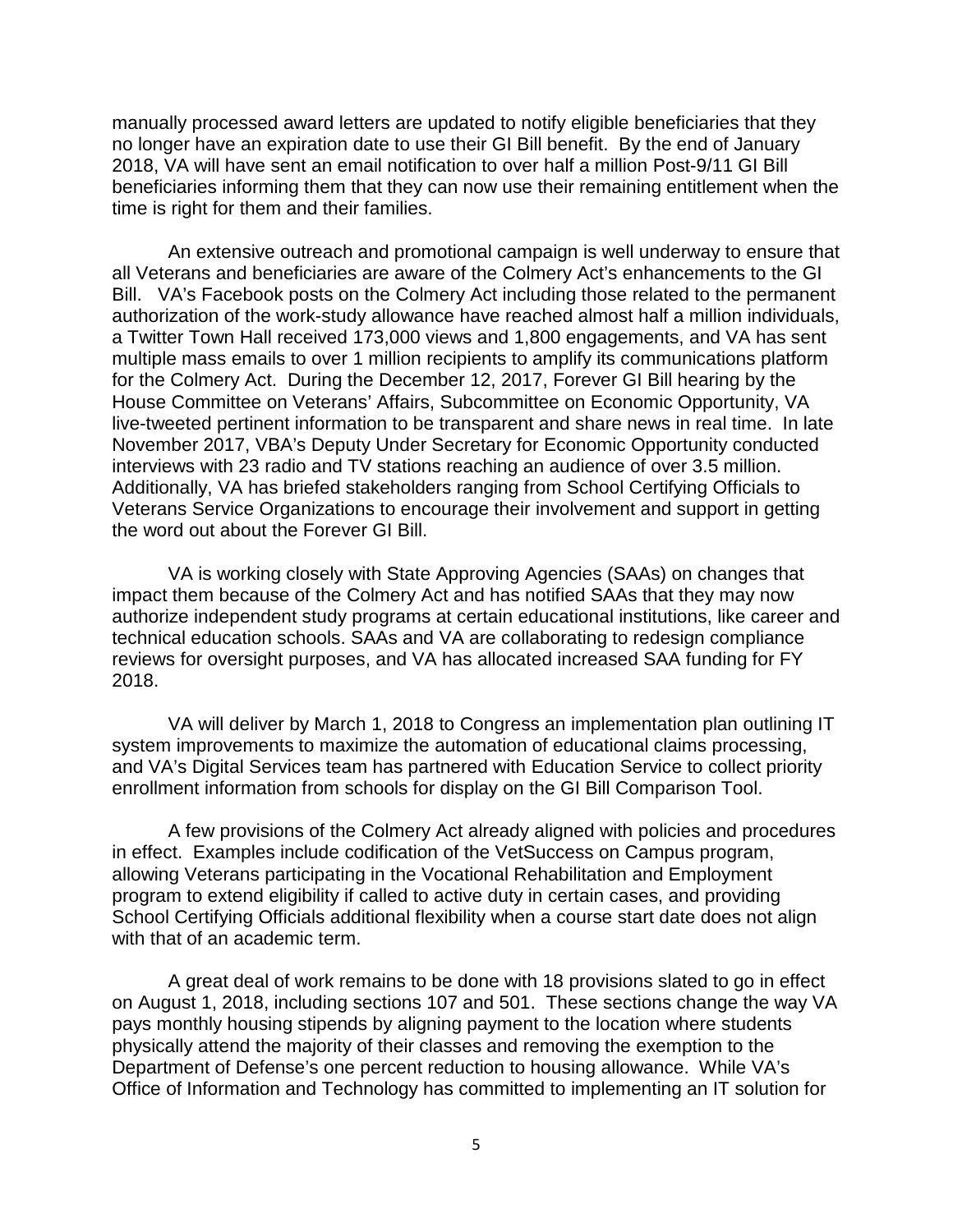these two critical sections, it is resource challenged in balancing efforts related to the remaining 20 Colmery Act provisions with IT needs and the overall goal to decommission the antiquated Benefits Delivery Network, which is the system that currently handles much of Education claims processing and payments. With this consideration in mind, VA is optimistic that all 22 provisions with an IT requirement will have an IT solution in place by the end of FY 2019. To mitigate any impact to Veterans and beneficiaries using their education benefits, by May 2018, VBA will have hired 200 temporary field employees, and reallocated senior staff and experienced claims processors to specialized teams to account for increased workload and new programs related to the Colmery Act. VA will continue to regularly assess workload demands and resource needs, and adjust its staffing levels in order to properly deliver education benefits to Veterans and beneficiaries.

In the coming months, VA will continue planning and working towards finding IT solutions and revising and developing sensible policies and procedures for implementation. VA will stay committed to its ambitious outreach campaign to include targeted messaging and engagement to thousands of Purple Heart recipients, who starting August 1, 2018 will be entitled to Post-9/11 GI Bill benefits at the 100-percent benefit level for up to 36 months, regardless of their time in service. Additionally, VA will communicate to Reservists and National Guard members their expanded access to GI Bill benefits as these individuals will now be able to use time spent on authorized medical care and certain orders as creditable towards GI Bill entitlement. VA remains steadfast in its effort to raise awareness of the Colmery Act's broad impact to Veterans and beneficiaries so they are given the opportunity to take advantage of their expanded and enhanced benefits.

### **Workforce Improvements**

VA is making progress in implementing the provisions of Title II (Personnel Matters) of the VA Choice and Quality Employment Act of 2017 to improve hiring authorities of the Department. Two of the most critical focal points of this title are: 1) Section 210 – Plan to hire directors of medical centers; and 2) Section 213 - Expansion of direct-hiring authority. We have developed and implemented a plan for hiring highly qualified directors for each of our medical centers. As a result, we continue to make progress in staffing these positions. During calendar year 2017, we reduced the time to hire Medical Center Directors (MCDs) by about 23%. Currently, 125 of 140 MCD positions are filled. Of the remaining 15 positions under recruitment, 10 have a potential hire identified and are either going through the OPM approval process or have an established entrance on duty date.

Consistent with Section 213 of the Act, we are collaborating with the Office of Personnel Management (OPM) to expand direct-hire authority (DHA). We have submitted a formal request to OPM to receive DHA for 15 occupations because of our urgent critical hiring need to meet mission requirements. This need is in direct support of the Administration's charge to improve the quality of and access to care for our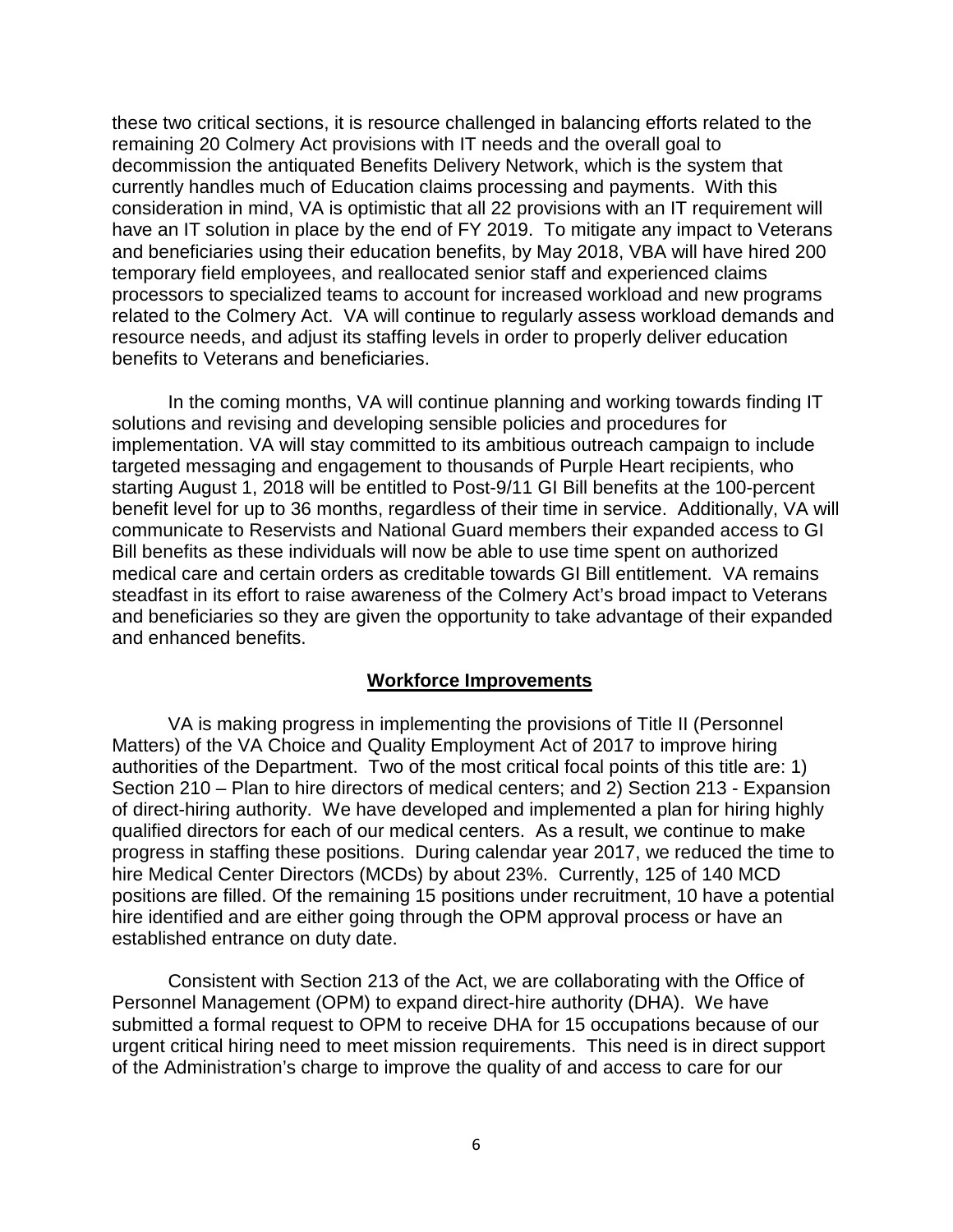nation's Veterans and their dependents. We must use options such as DHA to assist in meeting the unique recruitment challenges that we face over the next few years.

## **Community Care and Funding for Choice**

Demand for community care remains high, with over 32.7 million outpatient medical care appointments completed in FY 2017. In FY 2017, VA community care appointments for outpatient medical care were approximately 36% of all such appointments provided through VA, a 4 percentage point increase from FY 2016.

Over 1.1 million Veterans utilized the Veterans Choice Program in FY 2017, an increase of about 35,000 Veterans from FY 2016. Outpatient appointments for VA medical care in the Choice Program comprised approximately 50% of all such VA community care completed appointments in FY 2017.

In August 2017, with Choice Program poised to run out of funding and no successor program yet in place, Congress appropriated \$2.1 billion in emergency funding to continue the Choice Program. In December 2017, Congress included an additional \$2.1 billion for the Choice Program in the continuing resolution package while discussions continue regarding the future of VA community care.

Although more still can be done, VA continues to make progress towards business process improvements to streamline the delivery of community care for Veterans. We have implemented tools to share health information, when permitted by law, with community providers via encrypted email, through a web-based application, as well as through industry standard health information exchanges. We have introduced tools for our staff to ensure standardized authorizations for community care, including specification of the services to be provided. We continue to work towards awarding new community care network contracts to purchase community care.

Earlier this month, VA announced a series of immediate actions to improve the timeliness of payments to community providers. The actions will address the issue of delayed payments head-on and produce sustainable fixes that solve ongoing payment issues that affect Veterans, community providers and other VA partners.

On January 9, 2018, VA published a rulemaking that allows it to process claims for reimbursement of the reasonable costs of emergency treatment for non-service connected conditions when only a portion of those costs were paid by a Veteran's other health insurance. These regulations will authorize VA to reimburse emergency treatment costs in more instances.

In October and November 2017, VA submitted the Veteran Coordinated Access & Rewarding Experiences (CARE) Bill to Congress. Veteran CARE is Veteran-centric and focuses on Veteran clinical needs. VA appreciates that Congress has developed legislation which includes many of the provisions included in CARE. We need Congress to pass legislation to give Veterans a system that works and that meets or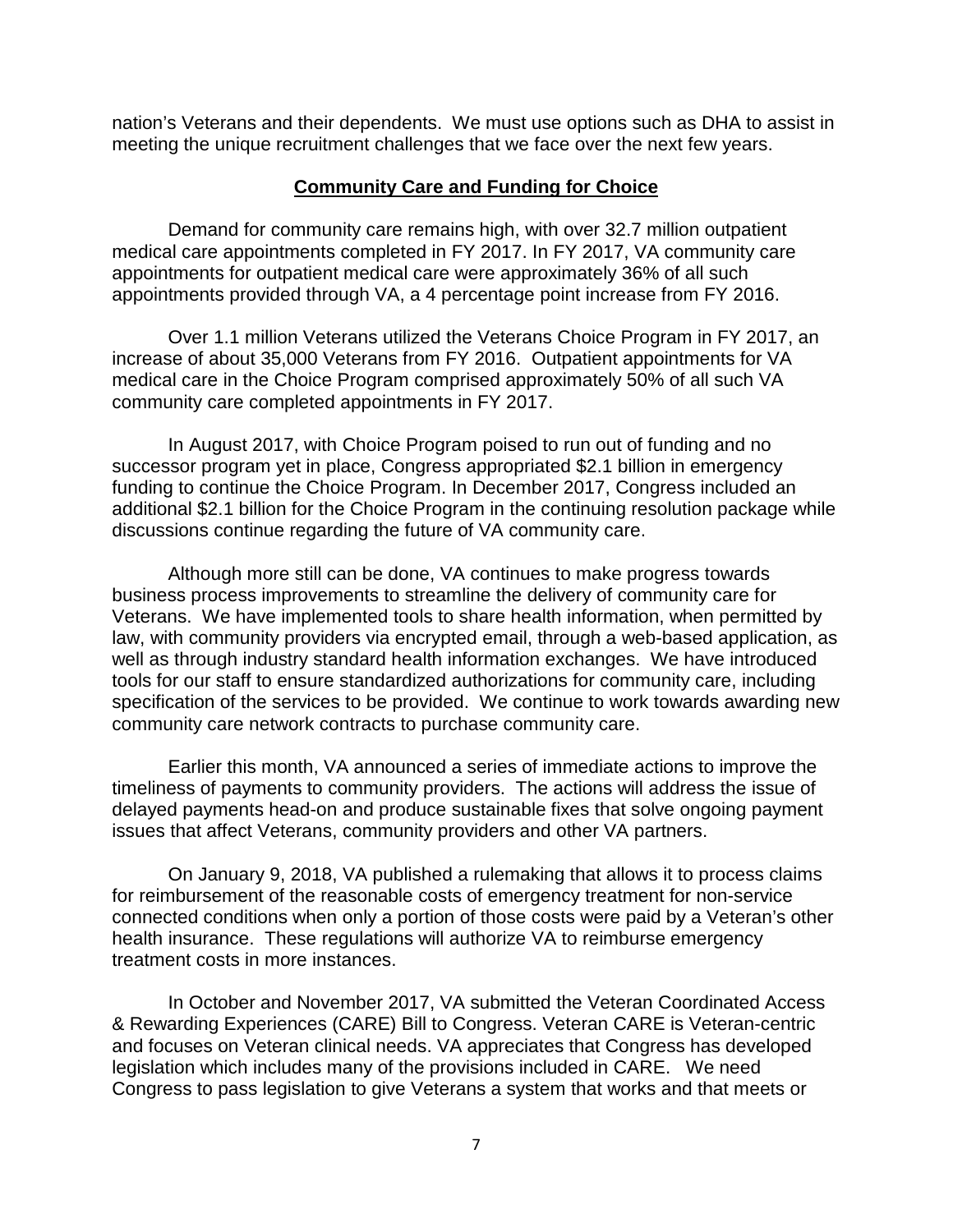exceeds the best the private sector has to offer. This is about building a VA that Veterans choose for their care—we want Veterans to Choose VA. The Administration's bill included \$4 billion in spending authority, fully offset, to ensure a smooth transition to the new, consolidated community care program when implemented in FY 2019. We continue to urge the inclusion of offsets against any new mandatory spending to promote fiscally responsible stewardship of the taxpayer dollar.

Consistent with the Administration's proposal, VA believes that the future of community care should include the following tenets:

Improve Veterans' choice of community providers in meeting their healthcare needs.

- Simplify Veteran eligibility with a focus on Veterans' clinical needs.
- Pave the way for consolidation of all community care programs.
- Add convenient care benefits.
- Set timely payment standards.

• Include provider agreements with flexible payment rates that streamline how we pay for care, including care in State Veterans Homes.

Permit medical records sharing in the network when needed for Veteran care.

• And address clinical staffing shortages through expansion of graduate medical education and by improving VA hiring and retention of staff.

# **Disability Compensation Claims Backlog**

VA is committed to providing Veterans with the care and services they have earned and deserve. For the eighth consecutive year, VBA has completed over a million disability claims and anticipates completing a record number of claims in FY 2018.

The VBA's disability claims backlog continues to fluctuate at a relatively steady state between approximately 70,000 and 85,000 claims. VBA ended the calendar year with just over 80,000 backlog claims pending and is committed to reducing the backlog further. In the past, VBA focused claims processing resources on significant investments in staffing and overtime, as our claims volume far exceeded the relative timelines of claims actionability. However, as VBA has reduced the pending claims inventory, we remain focused on continuous deployment of incremental process improvements and technology initiatives to identify actionable inventory which will help further reduce our backlog and increase the timeliness of claims processing.

VBA's primary intent within backlog reduction is three-fold: ensuring the current system works efficiently by evaluating throughput metrics, ensuring efficient staff utilization by confirming appropriate actions are completed, and identifying additional actionable workload through process reviews. Our throughput metrics make sure our workloads, especially backlog claims, are processed timely and efficiently. Additionally, VBA has initiated focused quality reviews to detect human errors, found potential system-wide and employee-level improvements in initial claim actions, and identified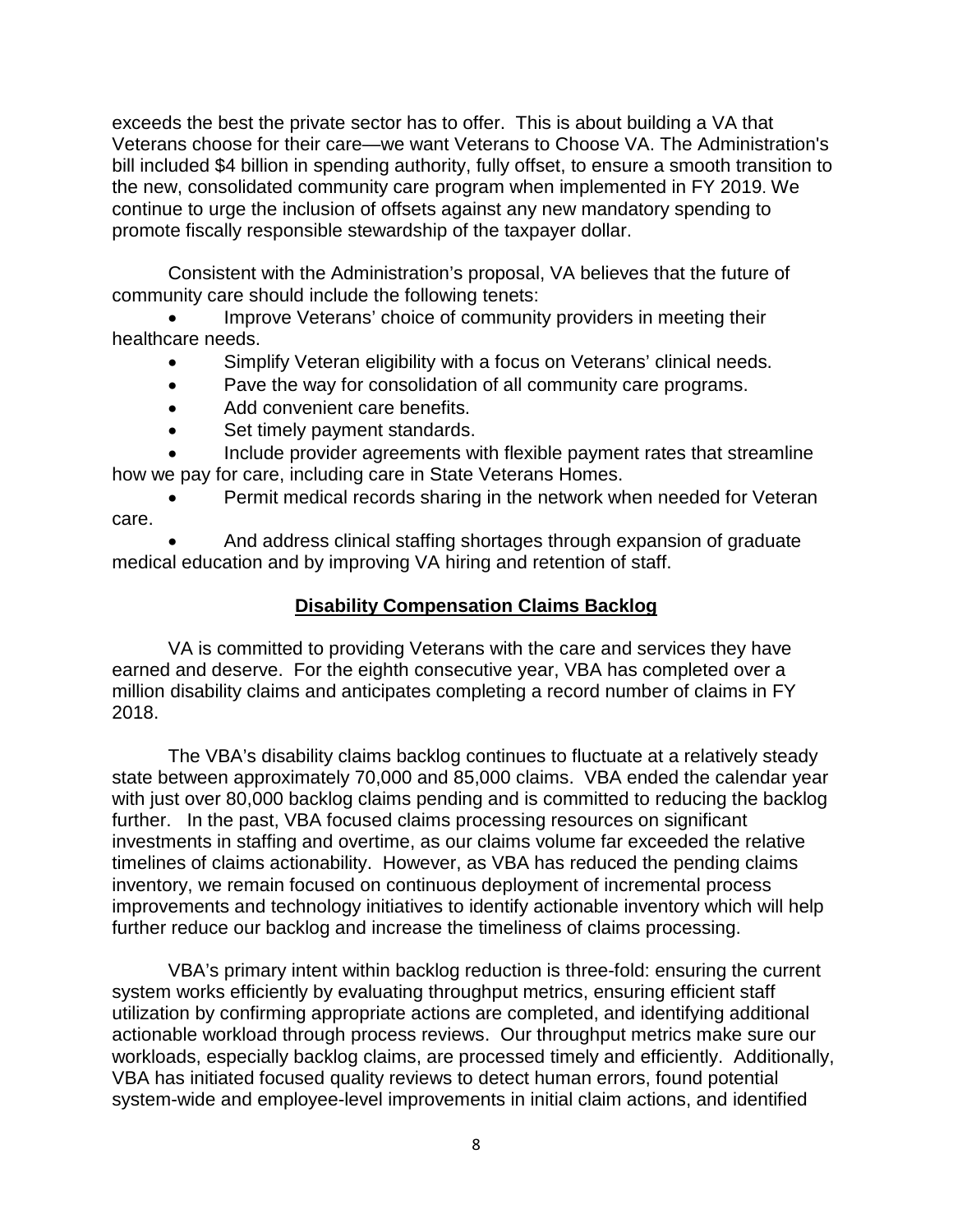procedural improvements. We also continue to proactively deploy effective workload management practices and explore other process enhancements.

VBA is similarly looking to reduce backlog via the expansion of VBA's contracted medical exam authority. Beginning in FY 2017, Congress granted VA the discretion to expand the Contract Medical Disability Examination (MDE) program from 15 regional offices to as many as the Secretary considers appropriate. The main purpose of this expanded contract Compensation and Pension (C&P) exam authority is to provide timely exams for Veterans residing in both the US and abroad. Contract exam expansion enables VBA to supplement Veterans Health Administration's (VHA's) internal C&P exam capacity to deliver faster claims decisions to Veterans and reduce the number of claims pending over 125 days.

## **Decision Ready Claims**

As part of VA's continued efforts to improve Veterans' experience with the disability claims process, VA has developed the Decision Ready Claims (DRC) initiative – an extension of Fully Developed Claims. DRCs are claims for disability compensation submitted with the help of accredited VSOs, who certify that all supporting evidence (e.g. medical exam, military service records, etc.) is included with the claim at the time of submission to VA. Veterans who choose to submit their claim under DRC can expect to receive a decision within 30 days from the time VA receives the formal claim. DRC enables VBA to focus resources on reducing claims pending over 125 days as well as improving timeliness.

In addition to claims for increased disability compensation (commonly known as claims for increase), as of December 2017, DRC was expanded to certain claims for direct service connection, presumptive service connection, secondary service connection, and Dependency and Indemnity Compensation. Transitioning service members can use the DRC process to file pre-discharge claims less than 90 days from leaving the military.

### **Infrastructure-28 Leases**

VA is pleased to report that the 28 leases authorized in the 2017 Choice Act are moving forward expeditiously. VA is utilizing a streamlined set of contract documents that more closely align with General Services Administration (GSA's) model in procuring these leases. VA is also adjusting its physical security, sustainability, and construction standards to more closely align with other federal agencies, as well as private-sector healthcare, to increase speed to market, and cost-savings. Finally, VA is leveraging an enhanced partnership with GSA to procure 7 of the 28 leases.

The following seven (7) leases are being procured through the VA-GSA partnership: Pittsburgh, PA; Hampton Roads, VA; Tampa-Lakeland FL; Tampa, FL; Corpus Christi, TX, Denver, CO, and Rapid City, SD. GSA is reviewing the